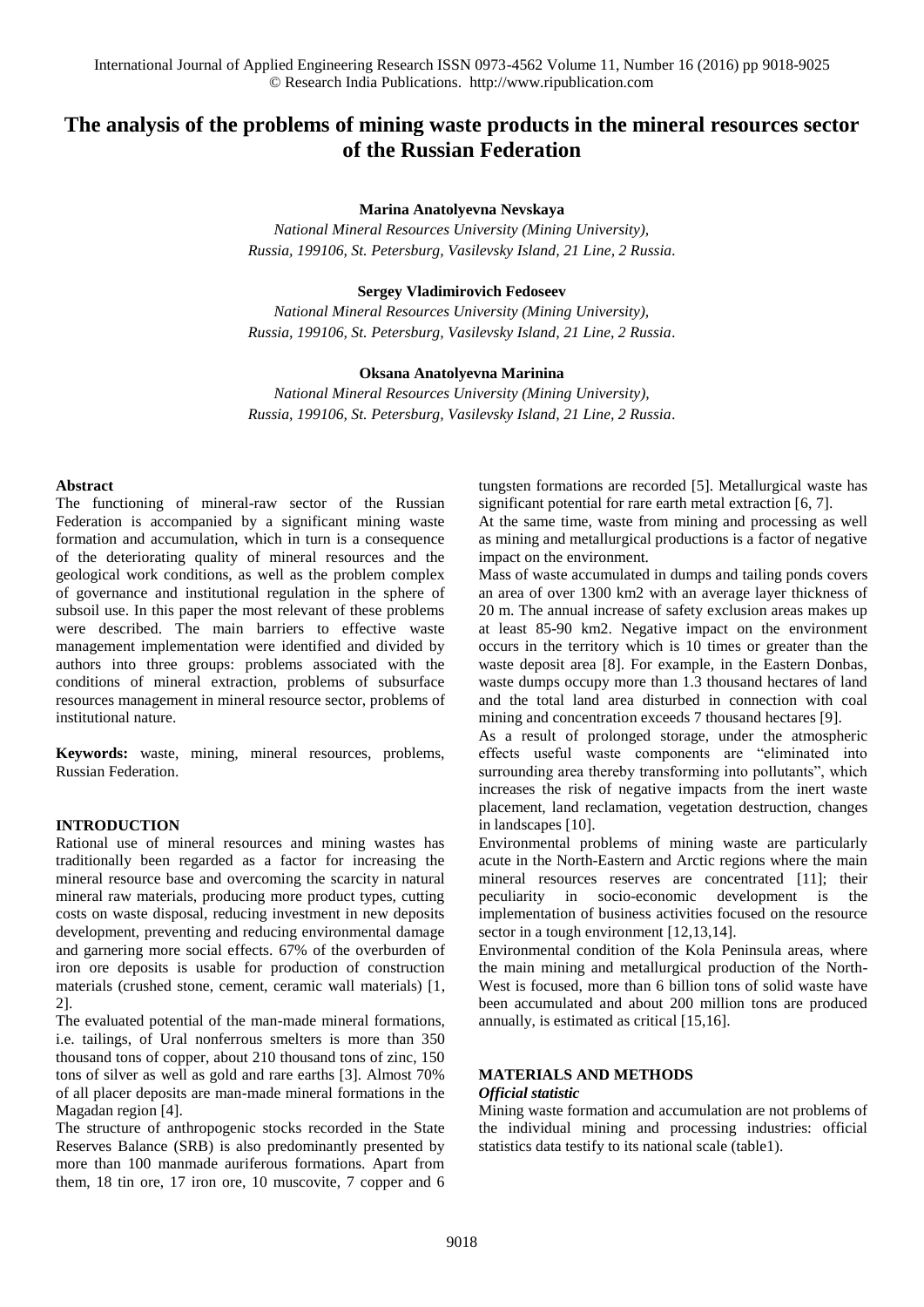International Journal of Applied Engineering Research ISSN 0973-4562 Volume 11, Number 16 (2016) pp 9018-9025 © Research India Publications. http://www.ripublication.com

| 2012 2013 2014<br>2014<br>2012<br><b>Indicator</b><br>mln.t.<br>$\frac{0}{0}$<br>5007,9<br>5168,3<br>100<br>5152,0<br><b>100</b><br>100<br>Total<br>in mining<br>4629,3<br>4701,2<br>4807,3<br>92,4<br>91,2<br>fuel and<br>3010,5<br>3187,5<br>65,3<br>3022,8<br>64,1<br>66,3<br>energy<br>minerals<br>minerals<br>1619,8<br>35,9<br>1606,5<br>1690,7<br>34,1<br>33,7<br>except fuel<br>and energy<br><b>Dressing</b><br>4,9<br>291,0<br>253,7<br>5,8<br>4,7<br>243,1<br>production<br>including<br>in<br>metallurgic<br>production<br>168,3<br>68,1<br>69,2<br>69,2<br>220,8<br>172,7<br>and<br>production<br>of finished<br>metal<br>products<br><b>Wastes in</b><br>3,9<br>114,4<br>117,9<br>1,8<br>87,6<br>other<br>2,3<br>industries | ,∠∪ 1<br>y can uana) |  |      |  |  |  |      |
|-------------------------------------------------------------------------------------------------------------------------------------------------------------------------------------------------------------------------------------------------------------------------------------------------------------------------------------------------------------------------------------------------------------------------------------------------------------------------------------------------------------------------------------------------------------------------------------------------------------------------------------------------------------------------------------------------------------------------------------------|----------------------|--|------|--|--|--|------|
|                                                                                                                                                                                                                                                                                                                                                                                                                                                                                                                                                                                                                                                                                                                                           |                      |  | 2013 |  |  |  |      |
|                                                                                                                                                                                                                                                                                                                                                                                                                                                                                                                                                                                                                                                                                                                                           |                      |  |      |  |  |  |      |
|                                                                                                                                                                                                                                                                                                                                                                                                                                                                                                                                                                                                                                                                                                                                           |                      |  |      |  |  |  |      |
|                                                                                                                                                                                                                                                                                                                                                                                                                                                                                                                                                                                                                                                                                                                                           |                      |  |      |  |  |  | 93,0 |
|                                                                                                                                                                                                                                                                                                                                                                                                                                                                                                                                                                                                                                                                                                                                           |                      |  |      |  |  |  |      |
|                                                                                                                                                                                                                                                                                                                                                                                                                                                                                                                                                                                                                                                                                                                                           |                      |  |      |  |  |  |      |
|                                                                                                                                                                                                                                                                                                                                                                                                                                                                                                                                                                                                                                                                                                                                           |                      |  |      |  |  |  |      |
|                                                                                                                                                                                                                                                                                                                                                                                                                                                                                                                                                                                                                                                                                                                                           |                      |  |      |  |  |  |      |
|                                                                                                                                                                                                                                                                                                                                                                                                                                                                                                                                                                                                                                                                                                                                           |                      |  |      |  |  |  |      |
|                                                                                                                                                                                                                                                                                                                                                                                                                                                                                                                                                                                                                                                                                                                                           |                      |  |      |  |  |  |      |
|                                                                                                                                                                                                                                                                                                                                                                                                                                                                                                                                                                                                                                                                                                                                           |                      |  |      |  |  |  |      |
|                                                                                                                                                                                                                                                                                                                                                                                                                                                                                                                                                                                                                                                                                                                                           |                      |  |      |  |  |  |      |
|                                                                                                                                                                                                                                                                                                                                                                                                                                                                                                                                                                                                                                                                                                                                           |                      |  |      |  |  |  |      |
|                                                                                                                                                                                                                                                                                                                                                                                                                                                                                                                                                                                                                                                                                                                                           |                      |  |      |  |  |  |      |
|                                                                                                                                                                                                                                                                                                                                                                                                                                                                                                                                                                                                                                                                                                                                           |                      |  |      |  |  |  |      |
|                                                                                                                                                                                                                                                                                                                                                                                                                                                                                                                                                                                                                                                                                                                                           |                      |  |      |  |  |  |      |
|                                                                                                                                                                                                                                                                                                                                                                                                                                                                                                                                                                                                                                                                                                                                           |                      |  |      |  |  |  |      |
|                                                                                                                                                                                                                                                                                                                                                                                                                                                                                                                                                                                                                                                                                                                                           |                      |  |      |  |  |  |      |
|                                                                                                                                                                                                                                                                                                                                                                                                                                                                                                                                                                                                                                                                                                                                           |                      |  |      |  |  |  |      |
|                                                                                                                                                                                                                                                                                                                                                                                                                                                                                                                                                                                                                                                                                                                                           |                      |  |      |  |  |  |      |
|                                                                                                                                                                                                                                                                                                                                                                                                                                                                                                                                                                                                                                                                                                                                           |                      |  |      |  |  |  |      |
|                                                                                                                                                                                                                                                                                                                                                                                                                                                                                                                                                                                                                                                                                                                                           |                      |  |      |  |  |  |      |
|                                                                                                                                                                                                                                                                                                                                                                                                                                                                                                                                                                                                                                                                                                                                           |                      |  |      |  |  |  |      |
| $\cdot$<br>F177<br>$\sim$<br>11<br>$\cdot$ 1<br>$\mathbf{1}$<br>1.                                                                                                                                                                                                                                                                                                                                                                                                                                                                                                                                                                                                                                                                        |                      |  |      |  |  |  |      |

**Table 1:** The structure of waste production and consumption  $(2014$ -year data)

Source: Compiled by authors based on [17]

More than 90% of all production and consumption waste recorded by national statistics accounts for waste generated during extraction of minerals where 96% are production wastes.

Among all industries, the coal industry is a leader by waste formation and accumulation (more than 60% of production and consumption waste resulting from extraction). For example, in the Kemerovo region, the leading region of coal production in 2014, the volume of waste amounted to more than 2.6 billion tons, or 51% of the total volume throughout Russia. Metallurgical waste accounts for more than 65% of the total volume of production and consumption waste in the processing industry.

National statistics take into account the waste management and disposal by economic activities. Table 2 shows the data received from official sources and on the basis of additional calculations on dynamics of waste formation, management (detoxification) and accumulation (disposal), as well as the increase of production volumes.

**Table 2:** Dynamics of production, consumption, generation, utilization and accumulation of waste

| <b>Indicator</b>                                                                    | 2005   | 2014   |  | 2014/<br>2005, % |  |
|-------------------------------------------------------------------------------------|--------|--------|--|------------------|--|
| Production and consumption waste generation by economic<br>activities, million tons |        |        |  |                  |  |
| in mining                                                                           | 2506,2 | 4807,3 |  | 191,8            |  |
| fuel and energy<br>minerals                                                         | 1498,6 | 3187.5 |  | 212,6            |  |
| minerals except<br>fuel and energy                                                  | 1007,6 | 1619,8 |  | 160,7            |  |

| metallurgic                                          |                                       |        |  |       |
|------------------------------------------------------|---------------------------------------|--------|--|-------|
| production and                                       |                                       |        |  |       |
| production of                                        | 180,4                                 | 168,3  |  | 93,3  |
| finished metal                                       |                                       |        |  |       |
| products                                             |                                       |        |  |       |
| Waste management and disposal by economic activities |                                       |        |  |       |
| $\overline{\text{in}}$ mining                        | 1070,4                                | 2165,7 |  | 202,3 |
| fuel and energy                                      |                                       |        |  |       |
| minerals                                             | 833,1                                 | 1433,3 |  | 172,0 |
| minerals except                                      |                                       |        |  |       |
| fuel and energy                                      | 237,3                                 | 732,5  |  | 308,6 |
| metallurgic                                          |                                       |        |  |       |
| production and                                       |                                       |        |  |       |
| production of                                        | 65,4                                  | 79,2   |  | 121,1 |
| finished metal                                       |                                       |        |  |       |
| products                                             |                                       |        |  |       |
| <b>Accumulation (waste placement and disposal)</b>   |                                       |        |  |       |
| in mining                                            | 1435,8                                | 2641,6 |  | 183,9 |
| fuel and energy                                      | 665,5                                 | 1754,2 |  | 263,6 |
| minerals                                             |                                       |        |  |       |
| minerals except                                      | 770,3                                 | 887,3  |  | 115,2 |
| fuel and energy                                      |                                       |        |  |       |
| metallurgic                                          |                                       |        |  |       |
| production and                                       |                                       |        |  |       |
| production of                                        | 115,0                                 | 89,1   |  | 77,4  |
| finished metal                                       |                                       |        |  |       |
| products                                             |                                       |        |  |       |
| Growth in production volumes, %                      |                                       |        |  |       |
| <b>Mineral extraction, including</b>                 |                                       |        |  | 113,4 |
| fuel and energy minerals                             |                                       | 112,8  |  |       |
|                                                      | minerals except fuel and energy       |        |  |       |
|                                                      | Metallurgic production and production |        |  |       |
| of finished metal products                           |                                       | 118,8  |  |       |

Source: Compiled by authors based on [17]

The results indicate a significant increase in waste generation and accumulation during the period under review exceeding the growth of production volumes in mining. Despite the growth in waste utilization (neutralization) more than two times, less than half of each ton of waste is utilized or neutralized. The situation is much better in manufacturing: metallurgy and production of finished metal products where the growth of waste formation (by 6.9%) and accumulation (by 29.6%) has decreased along with the production volumes growth by 18%.

It should be noted that the official accounting by economic activities does not allow receiving more accurate information about the state of the problem, for example on the miningmetallurgical companies engaged in both mining and metallurgical processing. Therefore, the statistics by activities that are metallurgical production and production of finished products include the parameters for secondary resources processing.

Despite the growth in use of production and consumption waste during mining, there is a upward trend in their accumulations where the growth rate of accumulation exceeds the growth of waste utilization (Fig.1).

According to [18] by 2001, over 80 billion tons of mining waste had been accumulated in the dumps and storages on the territory of Russia, their number increases annually by more than 2 billion tons.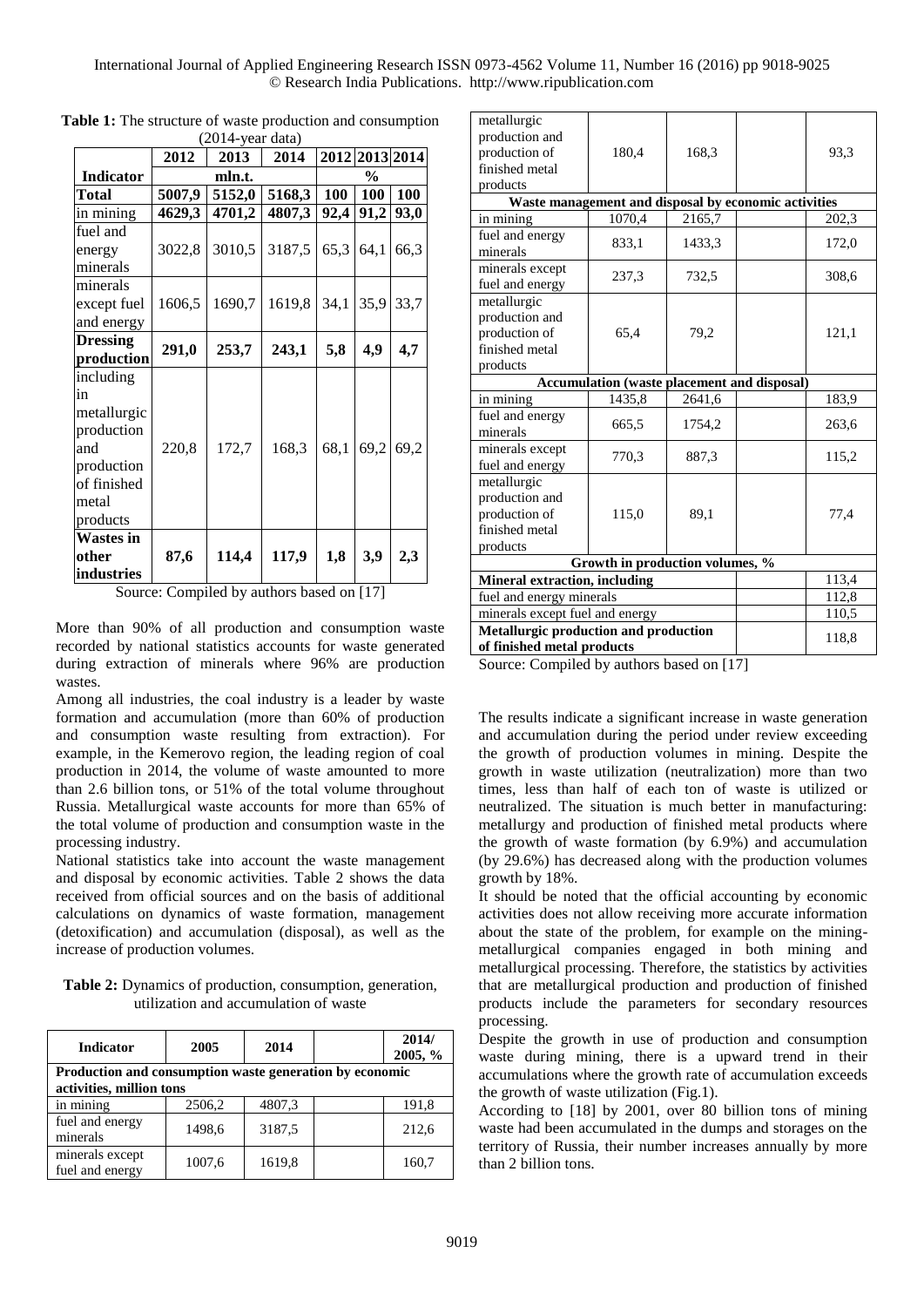Over 19 billion tons of such waste products were accumulated for the period 2005-2014, i.e. the volume of accumulations has exceeded 100 billion tons by now.



## **Figure 1:** Main trends in generation, using and accumulation of waste in mining

*Source: Compiled by authors based on [17]*

Analysis of official statistical information has led to the conclusion that, despite the increased waste utilization and disposal, sustainable growth in the volumes of waste generation and accumulation is noted. In comparison with 2005, the growth in waste generation has exceeded 1.62 times the growth in production, and the accumulation 1.77 times. For 9 years, the amount of accumulated waste has doubled, and more than half of this waste falls on the waste from the fuel and energy resources extraction [19,20]. In addition, the mass of waste generated are "accruing" at a faster pace than the volume of their processing and neutralization.

The stability of negative upward trends of mining waste generation and accumulation can be viewed as a manifestation of a number of problems in the mineral sector, the analysis of which allowed to combine them into three groups:

- problems associated with the conditions of mineral extraction;
- problems caused by imperfect control of subsoil use in the mineral resource sector;
- problems of institutional nature.

## *Problems associated with the conditions of mineral extraction*

1. The decline in the quality of the booked reserves and parameter deterioration of the newly discovered deposits is highlighted in the annual national reports [21].

As a result of lower content of useful components, the same production volume requires extracting a larger volume of rock mass. In recent years the iron content in the ore has decreased from 56-58% to 30-33%; there has been an adoption of ferruginous quartzite extraction. At the end of the XIX century the most part of extracted copper ores contained 5-8% of copper, 0,7 -3% in 1925, 0.4 - 1.5% in the late 70-ies [22].

Deterioration of mining and geological work conditions. Long-term practice of developing the most accessible and highly profitable mineral reserves has led to depletion of mineral resources, deterioration of their quality, the need to involve fields with complex environmental conditions in mining. The latter is exacerbated by the decreasing mining depth whereby the volume of recoverable waste rock and low condition mineral resources,which are placed in dumps increases.

- 3. .Technological conditions of mining operations are characterized by:
	- ineffective resource management along with frequently practiced selective exploitation of rich reserves which leads to deterioration of their structure [23]. For example, in reserves of the unique Oktyabrskoye deposit (Norilsk mining and industrial district) the average content of copper is 1.7%, of nickel is 0.84%, of platinum group metals is 4.7 g/t, and in mined ores they are significantly higher: copper is 4.8%, nickel is 1.9%, platinum group metals are 11.8 g/t. Final tailings obtained in the manufacture of saleable iron ore, copper, zinc and pyrite concentrates contain significant amounts of Copper, Zinc, Sulphur, rare elements [22];
	- high level of mineral losses at the extraction and processing stages. For example, in the implementation of all the new potassium projects it is planned to use only the traditional (mine) extraction method in which up to 60% of ore on average is lost in the depths. In the processing of the Khibiny apatite-nepheline ores, a large number of rare earth elements (REE) is lost every year in the dumps of phosphogypsum, which would be enough to meet all global needs [22];
	- using deposit development technologies and systems leading to a larger waste production. For example, during fuel and energy resources extraction in 2005, the volume of waste amounted to 1496.8 million tons; in 2010 (the year with the highest rate of production growth over the 2005-2014) it was 2204.3 million tons, in 2013 it was 3010.5 million tons. The volumes of coal production were, respectively, 299.0; 322.0; and 351.0 million tons. Given that the waste bulk in the fuel and energy sector falls on the coal mining [24], even by the approximate calculation, the specific indicators of waste generation amounted to, respectively, 5.0; 6.8; 8.6 tons per mining ton. The increase was due to growth of the stripping ratio and coal volumes by open-cut extraction [25].
	- The mining industry is a complex, technologically and organizationally related process. It often happens that the landfilled waste processing is impossible without shutting down the associated production and the technological cycle violations (for example, in the processing of liquid tailings), or building a new tailings storage facility, so the development of such wastes can be conducted only when their dumps are already formed (closed).
- 4. Quality of the raw materials contained in mining wastes. One of the factors deterring the "stale" waste recycling is worsening of its qualitative and quantitative composition over time, which does not allow or limits its industrial processing. For example, at the Kola MMC, the official losses at beneficiation are up to 30% per year, major losses are refractory flotation tailings and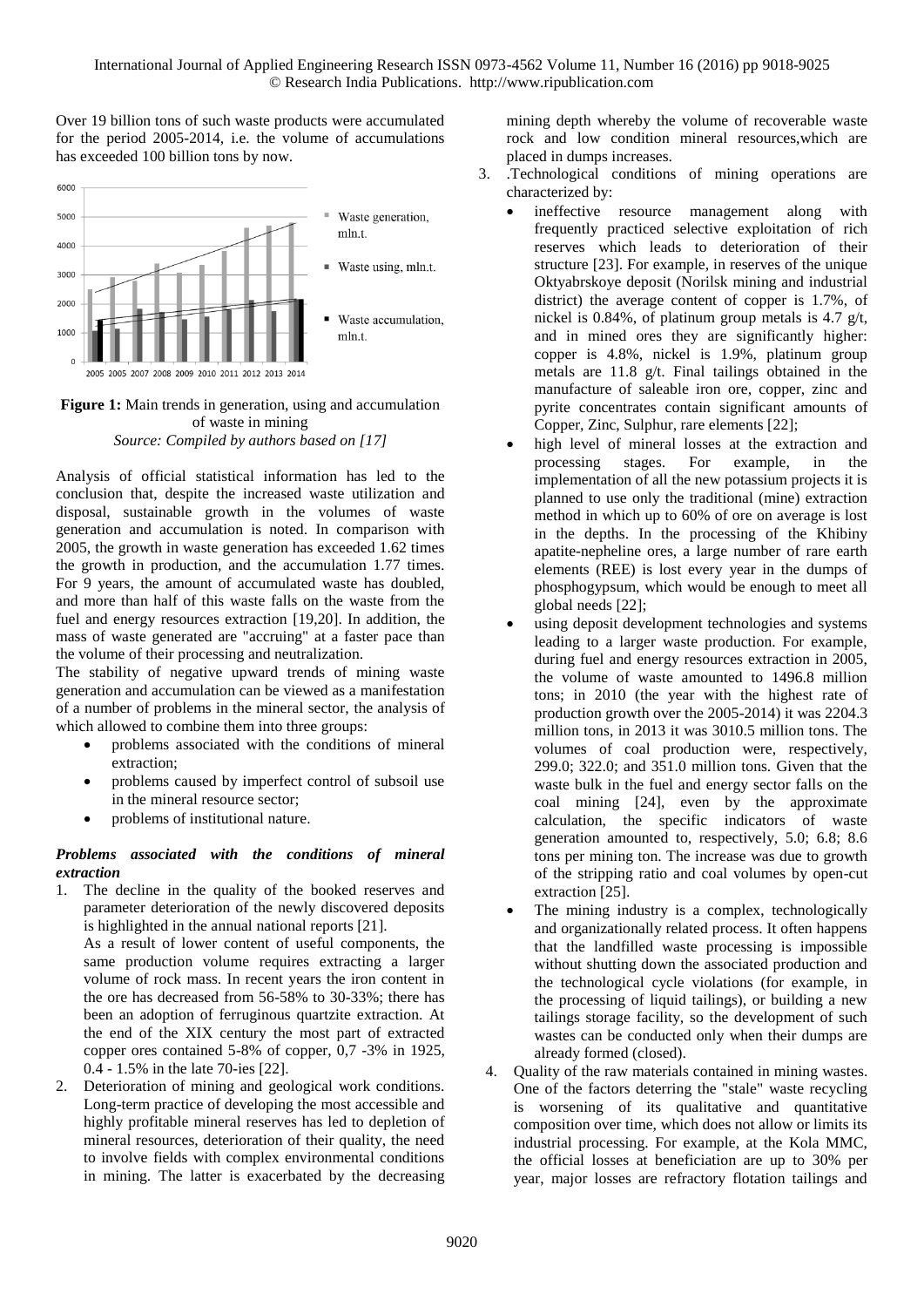slags, processing of which is highly energy-intensive. There are quartz-sulfate crusts in stale tails, which makes very low the throughout recovery of nickel from such waste.

Physical and mechanical properties of rocks also change during long-term storage. For example, studies of the overburden rocks from dumps of the Olenegorsk iron ore deposit used in the Murmansk region as construction materials, showed a deterioration of their strength characteristics [25].

## *Problems of subsurface resources management in mineral resource sector*

Activities related to the mining waste management (development) ("waste mining and related processing industries") refer to subsurface use and are not in a separate control area according to the law "On subsurface".

Therefore, for the purposes of this research, the mining waste management means the activities aimed at reducing volumes of formation, accumulation and increasing mining waste utilization and recycling by implementation of the basic management functions (organization, planning, accounting, evaluation, motivation and stimulation).

One of the organizational issues is the current practice for making subsoil plots available for use without considering the possibilities for development of "manmade deposits" previously generated by waste[26], i.e. the constraint mechanism of mineral extraction, at availability of sources of manmade mineral products of this type in the region, does not work.

The most striking example is the situation with granting rights to use subsoil deposits of common minerals. For example, in the Leningrad region, 70 percent of the mineral market is formed by companies that produce crushed stone from the building stone mined from natural deposits under more than 200 licenses, and annual production of common mineral resources in the region is 25,0-30,0 million m3[27]. Every year, on average, 6 to 10 million tons of granite screenings from crushing (dry tailings) are formed in the region, they can be used to obtain additional 4 to 8 million tons of commercial fine crushed stone and sand with similar physical-mechanical and technological properties to natural sand.

Currently, the screening placement in the dumps is requiring 5-7 hectares of land; for this purpose, a common practice is to use natural water bodies.

Another aspect of the problem is the procedure for according permission to develop manmade deposits formed by the waste products which includes the entire complex of activities on examination, geological research, bidding, licensing and registering with the State Reserves Balance (SRB) provided for primary deposits. This procedure increases the duration and cost of all activities for the potential investor which is often small and medium mining business [28].

The reason for the low level of mining waste involvement in the economic turnover is the lack of economic incentives (positive and negative motivation) and commercial interest in processing due to the low land cost, lack of control over waste formation and disposal; in fact, the mechanism of the investment tax credit, preferential loans and taxation does not work in this field.

The state target programs which represent state planning activities and target distribution of budget funds were practically the only way of financial support for activities related to waste including mining until recently.

For example, the Federal Target Program "Processing of manmade mineral formations in Sverdlovsk region" provided: creation of a waste management system based on administrative, legal, economic, information and control regulators; establishment of tax and other benefits to entities processing the manmade mineral formations, application of the concessional lending system and other activities. [29].

The Federal Target Program "Ecology and natural resources of Russia for the period 2002 – 2010" envisaged a number of measures (since 2005) on state regulation of production and consumption waste management: control over the movement and condition of waste disposal facilities, industrial waste conversion into mineral resources, quantitative and qualitative waste assessment, creation of the state regulation system in the sphere of waste management [18].

The main disadvantage of this planning form is a risk of collapse due to lack of financial resources.

For example, tasks assigned in the framework of the Federal Target Program "Waste" (1996-2000) which included about 30 technical measures for the mining waste management, beneficiation and metallurgical conversion were not met in full due to reduced funding, and only 17 out of planned 55 projects of the Programme "Processing of manmade mineral formations in Sverdlovsk region" were implemented [29].

During ten years since the completion of the Federal Program: "Processing of manmade mineral formations in Sverdlovsk region" and the Federal Target Program "Waste" (1996), there have been no instrument for the comprehensive solution of problems of mining and processing industry waste formation, accumulation and disposal.

In this field, a certain breakthrough was development of the Federal Target Program "Elimination of accumulated environmental damage" for 2014 – 2025 in which one of the guidelines is ecological rehabilitation of the territories affected by the negative impact of objects of accumulated environmental damage caused by past economic activity, however, due to the lack of funding in 2015, its activities are actually blocked.

An independent serious problem is the estimation of mining wastes as a secondary resource. First, the mineral resource assessment is dominated by a geological approach based on inherent requirements to particular contents and amounts of useful components and not to the technologies of their extraction and processing. Second, the quality of geologicaleconomic estimation of minerals leads to criticism, reserve categories and the basic requirements to their commercial development are established on its basis. Geologicaleconomic evaluation is probabilistic in nature, for example, in the calculation of solid mineral industrial reserves in indigenous fields, the error in a block can range 25-60% [30]. This error may be even greater when calculating reserves of manmade deposits with the broken structure of minerals.

Administration of waste (information collection, compilation, classification, storage, recording) as any ownership is one of the functional components of waste management at all stages of its life cycle and is performed in order to: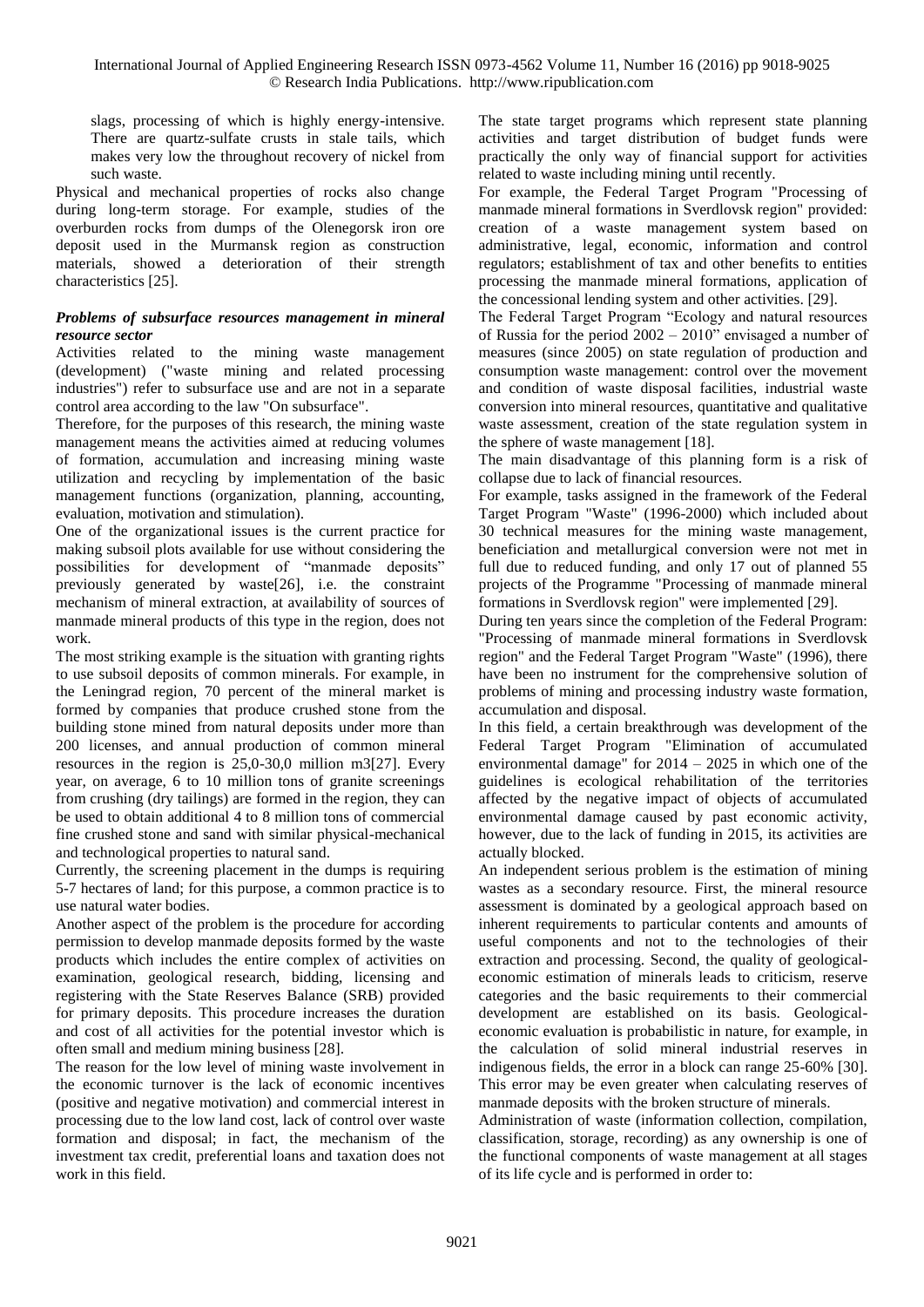- exchange information to ensure intra- and interagency cooperation of the management bodies in charge of waste (primarily state);
- provide information resources to interested parties (natural and legal);
- create information environment of business.

In our opinion, the main reasons hindering the creation of efficient administration system for mining waste, and, consequently, the information environment ensuring its involvement in economic turnover are:

- 1. Dual regulation of activities related to mining waste.
- 2. Lack of comparability for administrated object classifications.
- 3. Absence of interdepartmental interaction and procedures for information communication on waste mining.
- 4. Lack of consistency between the mining waste administrating systems.

In 2014, the Russian Federation established a Unified Cadaster System for Waste (State Waste Cadaster) containing more than 80 types of mineral wastes in the Federal Classification Waste Catalogue (FCC).

Dual regulation is that in relation to the user of mineral resources, the mining waste placement (storage and disposal), utilization are regulated by the Federal Law "On production and consumption waste" and defined as the activities related to waste management. At the same time, the Law "On subsoil" qualifies the mining waste utilization as the activity related to subsoil use, which provides for certain procedures in registration of rights to utilize waste. Transporting, storing mining waste in dumps and special facilities also refer to the main activities of the subsoil user.

Mining waste administration is according to various waste classification criteria in terms of environmental and mining legislation. The main parameters characterizing waste from the perspective of environmental legislation are the type, volume, content of harmful components, hazard class, areas designated for waste disposal.

Regulatory framework of mining legislation though uses the term "mining waste and related processing industries", still does not disclose the content of this concept, obviously, due to the fact that the administrated objects are not waste but contained mineral reserves and useful components which are under control of the State Reserves Balance.

The differences are manifested in the administration principles for the mining waste movement: under environmental legislation records are maintained at all stages of the waste life cycle (from waste collection to utilization or disposal).

The mining law provides for a different system based on administration of mineral resource movement (including mining waste and related processing industries) by entering on the balance sheet, reserves conversion from balance to offbalance (and vice versa), write-offs of reserves in the form of loss.

Thus, to date, administration of mining waste and minerals contained in mining waste and related processing industries, are independent, is represented by administration systems actually isolated from each other. This situation complicates the exchange of information and coordination of interdepartmental interests (Ministry of Natural Resources), complicates the activities of subsoil users on the waste use and disposal, restricts access to waste of facilities possessing advanced technologies for its processing that does not contribute to the reduction of waste accumulation.

Comparative description of waste administration systems is presented in table 3.

|         |  |  | Table 3: Comparative description of waste administration |
|---------|--|--|----------------------------------------------------------|
| systems |  |  |                                                          |

| 99001119                                          | <b>Waste administration system</b>                                                                                          |                                                                                                                                                       |  |  |
|---------------------------------------------------|-----------------------------------------------------------------------------------------------------------------------------|-------------------------------------------------------------------------------------------------------------------------------------------------------|--|--|
| Comparison<br>criterion                           | <b>Based on provisions</b><br>of the mining law                                                                             | <b>Based on the norms of</b><br>environmental<br>legislation                                                                                          |  |  |
| Legislative<br>principles in<br>relation to waste | Mining and<br>processing waste is a<br>potential resource                                                                   | Waste is a potential<br>danger to the<br>environment                                                                                                  |  |  |
| <b>Activity</b><br>classification                 | Mining and<br>processing waste<br>utilization is<br>classified as activities<br>related to subsoil use                      | Collection,<br>transportation,<br>accumulation, storage<br>(disposal), utilization<br>are classified as waste<br>management activities                |  |  |
| <b>Administration</b><br>item                     | Mineral reserves<br>contained in waste                                                                                      | Mass of weight                                                                                                                                        |  |  |
| Organization<br>principle of<br>administration    | Administration<br>during reserves<br>movement in a closed<br>cycle                                                          | Administration in the<br>process of waste<br>management<br>(collection,<br>transportation,<br>utilization, storage<br>(disposal), life cycle)         |  |  |
| Category<br>contents (waste)                      | Not defined                                                                                                                 | Several definitions of<br>the Federal Law "On<br>production and<br>consumption wastes"<br>(FZ-89 dated<br>24.06.1998); GOST R<br>53691-2009           |  |  |
| <b>Classification</b><br>criteria                 | Not defined. The<br>volume of reserves in<br>the waste and the<br>content of useful<br>components are taken<br>into account | Hazard class, type,<br>volumes, placement,<br>physical state, origin                                                                                  |  |  |
| Scope of<br>legislation                           | Subsoil use                                                                                                                 | Waste management                                                                                                                                      |  |  |
| <b>Storage period</b>                             | Unlimited storage in<br>special dumps and a<br>new cycle begins<br>with a commercial<br>interest in waste                   | Waste storage in<br>specialized facilities for<br>a period of more than<br>eleven months for the<br>purpose of recycling,<br>detoxification, disposal |  |  |

## *Institutional problems*

The efficiency of the economy and its individual sectors is determined by the institutional environment that is the set of fundamental political, social, legal and economic rules that determine the scope of human behavior and form the basis for production, exchange and distribution.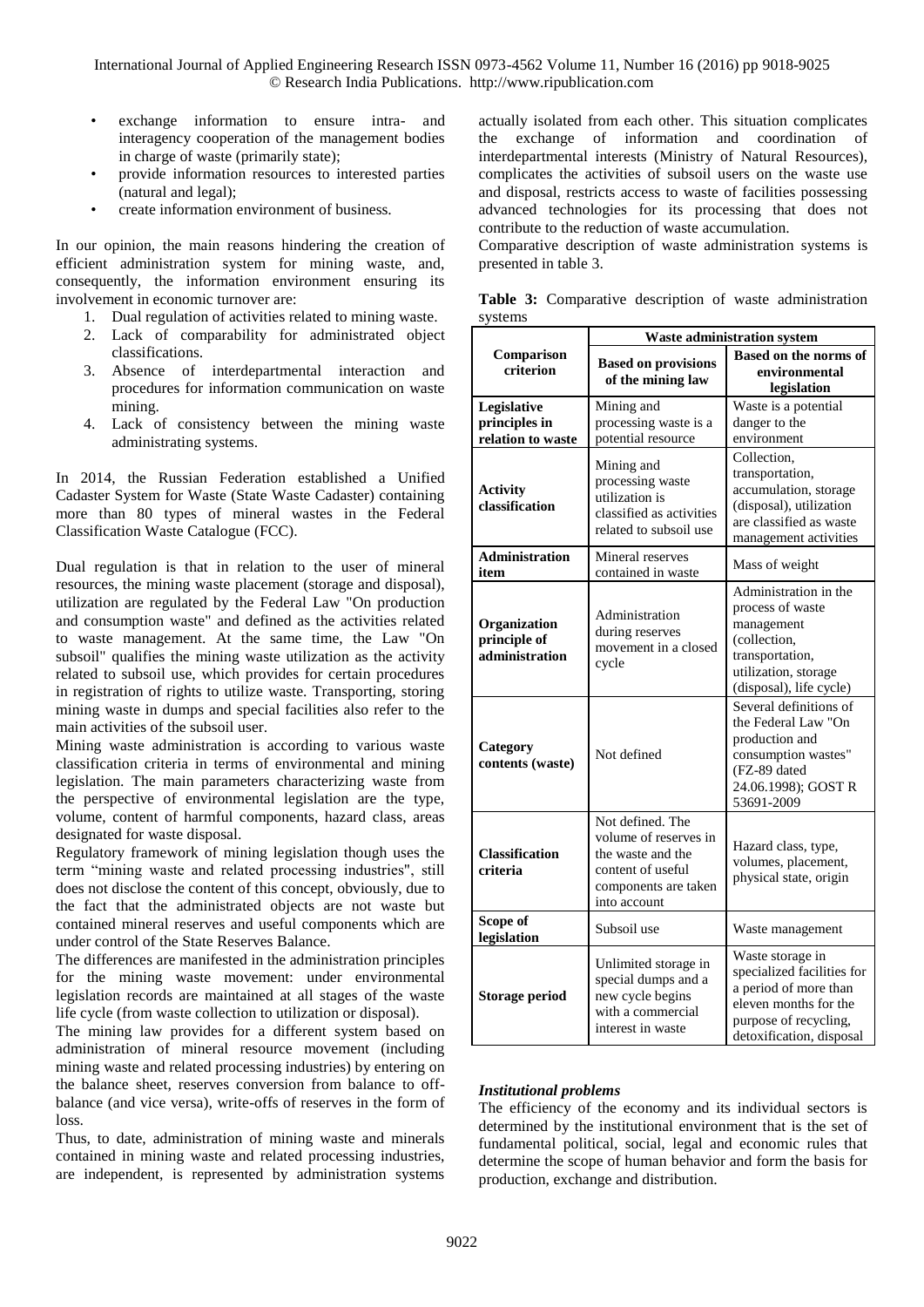The institutional environment function with regard to solving the problem of mining wastes lies in "transforming" wastes into real economic resources by involving them in economic turnover. The institutional environment is determined as "the set of institutions and system-forming game rules thereof" [31,32,33]. One of the basic market institutions is the institution of object ownership; therefore, the object must be identified, otherwise it is impossible to observe the owner's rights and obligations, establish legal communications with other entities in respect of this object.

Regarding object as the waste suggests a lack of purpose for thing usage and the owner's desire to dispose of it [34]. These criteria are reflected in the definition of GOST R ISO 14050- 2009, article 3.12 – "Waste: substances or objects which the owner wishes or needs to dispose of" that, in particular, corresponds to the definition of "waste" in the EU Waste Directive (Council Directive 91/156/EEC, 1991). The waste owner is the one who produced them or the person who is transferred the rights of ownership.

In the National standard of the Russian Federation waste is defined as "residues of products or complementary products formed during or after certain activities and are not used in direct connection with this activity" (GOST R 53691-2009)".

Regarding the identification of mining wastes, the situation is paradoxical: despite the fact that mining waste processing refers to subsoil use, mining legislation does not allow defining and objectively identifying waste. For example, the applied definition of "mining waste and related processing industries" does not meet the definition used in the state statistical accounting which applies the concept of "production and consumption wastes", which are recorded by economic activities. And the widely used term of "manmade deposit" has no legal definition. In the end, these "flaws" lead to the violation of legal communications, retard the legislative formalization, give rise to contradictions between separate regulations and separate law areas [35].

Subsoil user's waste possession does not mean that the owner is obliged to use them and can dispose of them; waste ownership is limited by right of waste use (utilization) that cannot be transferred to third parties due to the inclusion of waste activities as the kind of subsoil use. Moreover, the law "On subsoil" provides for the regulation obliging subsoil users to store waste if there is no opportunity to use them.

Current mining legislation, in relation to mining waste, defines the "game rules" which abiding does not contribute to the reduction of waste generation and accumulation, and the contradictions with the provisions of the environmental legal acts, primarily the law "On production and consumption waste" often disorient and discourage the subsoil users [36].

The basis for these differences are controversial views on waste as a potential mineral resource that in favourable conditions may be involved in the processing intended for production (extraction) of these useful components, and necessary for the development of the mining industry and a specific company (renewal of its life cycle) and waste as a source of negative impact on the environment.

The legislation of economically developed countries (primarily EU countries) [37] is formed in accordance with the eco-efficiency principles resulting in minimized potential conflicts. (For example, in 2011 Finland, a recognized leader the field of rational use of natural resources, environmental protection and ecology, launched the "Green Mining" program implemented by Tekes Fund which aims by 2020 to make Finland a pioneer in the field of eco-efficient mining industry).

Currently, the mining waste management in EU countries is regulated by the mining code and environmental regulations which envisage the waste generation process at the stages of deposit evaluation and projecting in a form of environmental burden.

Waste and Landfill Framework Directives [Waste Framework Directive (75/442/EEC as amended), Landfill Directive (1999/31/EC)] are the main relevant legal instruments in the field of waste management in the mining industry, and the following are used in addition: IPPC (96/61/EC); Seveso II (96/82/EC, revised by 2003/105/EC); Hazardous waste (91/689/EEC); Water Framework Directive (2000/60/EC); EIA (85/337/EEC, 97/11/EC); Nature (Habitats/birds dir. 92/43/EC, 79/409/EEC) [38]. These directives reflect the payment principles for environmental pollution, mining waste prevention, use, and disposal.

Serious institutional problem in Russia is the high business monopolization in the mineral sector [39], which creates barriers to involve small and medium business entities in sphere of waste treatment. According to official statistics, the share of small and medium entities in mining amounted to one percent in 2014, and the share of employment in this sector is 2.1%, the lowest indicators in the aggregate structure for all types of activities [39].

The small and medium business sectors have a higher innovative potency, the ability to respond more flexibly to changes in the economic environment [40]; the scope of their business interests fall on man-made objects of no value for large companies [41].

The main problems of small and medium mining business participation in the mining waste management are primarily legal restrictions, inconsistency of existing legislation, little interest on part of the state.

## **CONCLUSION**

The growth of mining waste formation and the accumulation extent thereof allow us to consider them as independent management objects and waste management as an independent activity aimed at wastes reduction and (or) involvement in the economic turnover.

The main reasons hindering the development of mining waste management system are: the legal conflict between mining and environmental legislation, inconsistency of accounting systems for waste and minerals, the lack of an effective support system for small and medium mining, undeveloped institutional environment creating conditions for waste involvement in economic turnover.

According to the authors, the main attention should be paid to the legal system and regulatory governance of the mining waste.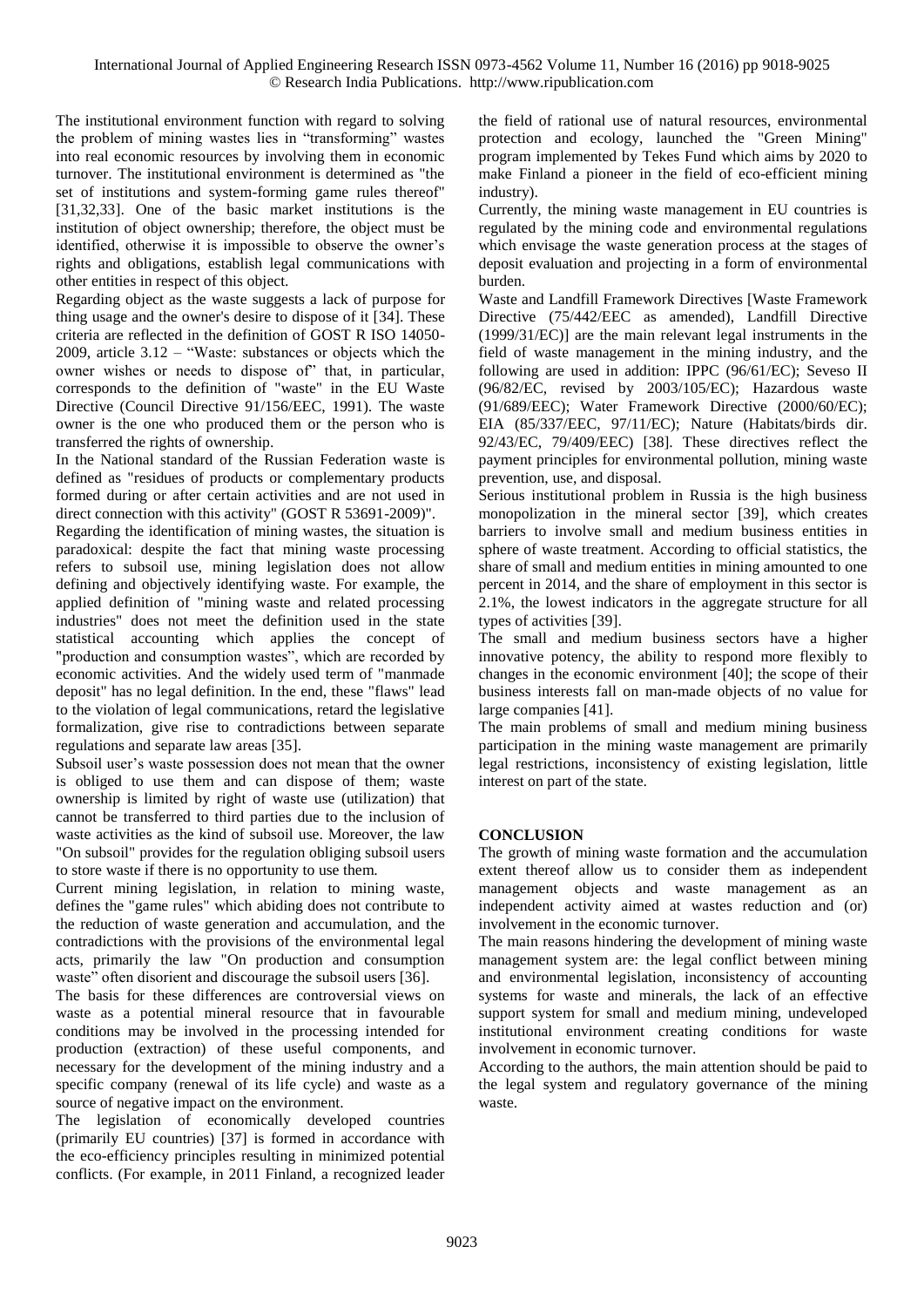## **ACKNOWLEDGEMENTS**

The paper is based on research carried out with the financial support of the grant of the russian science foundation (project no. 14-38-00009, «the program-targeted management of the russian arctic zone development»). Peter the great st. Petersburg polytechnic university.

## **REFERENCES**

- [1] Komarov M.A., Aliskerov V.A., Kusevich V.I., Zavertkin V.L. Mining wastes – addition source of raw materials. Mineral resources of russia. № 4. 2007. Url: [http://www.vipstd.ru/gim/content/view/](http://www.vipstd.ru/gim/content/view/407/204/) 407/204/ (accessed: 11.08.2016)
- [2] Peshkova G., Cherepovitsyn A., Tcvetkov P. Prospects of the environmental technologies implementation in the cement industry in russia. Journal of ecological engineering, volume 17, issue 4, 2016.
- [3] Bihovskiy L.Z., Sporihina L.V. Anthropogenic wastes as a reserve of the mineral resources base replenishment: status and problems of development. Mineral resources of russia. Economy and management. № 4. 2011. P.19
- [4] MAKAROV V.A. Gold of anthropogenic mineral formations – resources and problems of geologytechnological assessment. Gold and technology. №3 (13). 2011. Url: [http://zolteh.ru/index.php?dn=news](http://zolteh.ru/index.php?dn=news&to=art&id=375) [&to=art&id=375](http://zolteh.ru/index.php?dn=news&to=art&id=375) (accessed: 11.08.2016)
- [5] Kamenev E.A., Kiperman YU.A., Komarov M.A., KOTKIN V.A., Ashirmatov A.B. Anthropogenic mineral resources. Edited by b.k. Mikhailova. Moscow. Science world, 2012. P. 66
- [6] Cherepovitsyn A.E., Fedoseev S.V., Teslya A.B., Vyboldina E.Y. Analysis of production and consumption of rare-earth metals in the eu and the brics. Tsvetnye metally, 5, 2015. P. 5–10. Doi: 10.17580/tsm.2015.05.01.
- [7] Vyboldina E., Cherepovitsyn A., Fedoseev S. and Tsvetkov p. (2016). Analysis of export restrictions and their impact on metals world markets. Indian journal of science and technology, vol 9 (5), doi: 10.17485/ijst/2016/v9i5/87633
- [8] Bokov V.G. Wealth in the dumps (the problem of disposing of mining and industrial wastes in Russia. Center. 1994. № 8-9.
- [9] Dushin R.A. Rational use of the natural resource base of man-made deposits at the regional level (with east donbass as an example). Novocherkassk. Norstu (nii). 2009. P.9
- [10] Seleznev S.G., Stepanov N.A. Mineral resources wealth on the surface. Features of man-made objects and problems of their development. Sustainable development of mineral rosources. № 6. 2012. P. 15
- [11] Teslya A., Cherepovitsyn A., Vyboldina E., Fedoseev S. AND Kozmenko S. (2015) the concept of economic growth of the construction industry in st. Petersburg. Matec web of conferences, 53 () 01005 doi: [dx.doi.org/10.1051/matecconf/2016530](http://dx.doi.org/10.1051/matecconf/20165301005) 1005
- [12] Didenko N., Kunze K., Skripnuk D. Russian export strategy and social sector: consequences of resourceoriented exports on population of russia. Mediterranean journal of social sciences. 2015. Part. 6, № 5. Supplement 2. Pp. 473-481
- [13] Didenko N.I., Skripnuk D.F. The influence of socioeconomic factors on the economic growth of the arctic regions of russia. Arctic in 21 century. Humanities. 2015. № 1 (4). Pp. 53-56.
- [14] The development strategy of the Arctic zone of the Russian Federation and national security until 2020. Moscow. 2010. URL: [http://narfu.ru/aan/institut\\_arctic/strategy\\_AZRF\\_2010.](http://narfu.ru/aan/institut_arctic/strategy_AZRF_2010.pdf) [pdf](http://narfu.ru/aan/institut_arctic/strategy_AZRF_2010.pdf) (accessed: 11.08.2016)
- [15] Sokolov YU.I. ARCTIC. The problem of environmental damage accumulation. Arctic: ecology and economy. 2013. № 2 (10).
- [16] Kozlov A.V., Fedoseev S.V., Cherepovitsyn A.E., Gutman S.S., Zaichenko I.M., Marinina O.A., Rytova E.V., P.S. Tsvetkov, Tochilo M.V. Integrated development of the economic space of the Russian Arctic. Monograph. 2016. 315 p.
- [17] The statistical bulletin "Main indicators of environmental protection". URL: <http://www.gks.ru/> (accessed: 11.08.2016)
- [18] Russian Federation Government Resolution dated 07.12.2001 N 860 "On the federal target program" Ecology and Natural Resources of Russia (2002 - 2010)" URL: [http://docs.procspb.ru/content/part](http://docs.procspb.ru/content/part/353846) [/353846](http://docs.procspb.ru/content/part/353846) (accessed: 11.08.2016)
- [19] Fedoseev S.V., Cherepovitsyn A.E. Evaluation of overall strategic potential of the Russian Arctic zone basic industries. Vestnik MSTU. 2014. Vol. 17. Iss. 3. pp. 598-605. URL: [http://www.vestnik.mstu.edu](http://www.vestnik.mstu.edu.ru/v17_3_n58/598_605_fedose.pdf) [.ru/v17\\_3\\_n58/598\\_605\\_fedose.pdf](http://www.vestnik.mstu.edu.ru/v17_3_n58/598_605_fedose.pdf) (accessed 11.08.2016)
- [20] Nikolaichuk L.A., Tsvetkov P.S. (2016). Prospects of Ecological Technologies Development in the Russian Oil Industry. International Journal of Applied Engineering Research, ISSN 0973-4562, Volume 11, Number 7 (2016) pages 5271-5276.
- [21] On the status and use of mineral resources of the Russian Federation in 2011, the State report. Mineral. 2012. URL: <http://www.mnr.gov.ru/> (accessed: 11.08.2016)
- [22] Gorlova O.S. Man-made mineral deposits. Magnitogorsk: MSTU n.a. N. Nosov. 2001. p.20
- [23] Cherepovitsyn A.E., Tsvetkov P.S. (2016). Methodical Approach to Evaluation of the Russian Peat Deposits Exploitation Attractiveness Based on Geology-Technological Criteria. International Journal of Applied Engineering Research, ISSN 0973-4562, Volume 11, Number 7 (2016), pages 5072-5078.
- [24] Tcvetkov P., Strizhenok A. Ecological and economic efficiency of peat fast pyrolysis projects as an alternative source of raw energy resources. Journal of Ecological Engineering, Volume 17, Issue 1, 2016, pages 56–62, DOI: 10.12911/22998993/61190
- [25] Seleznev S.G. Economic and legal aspects of the Russian legislation in the field of mining waste. The